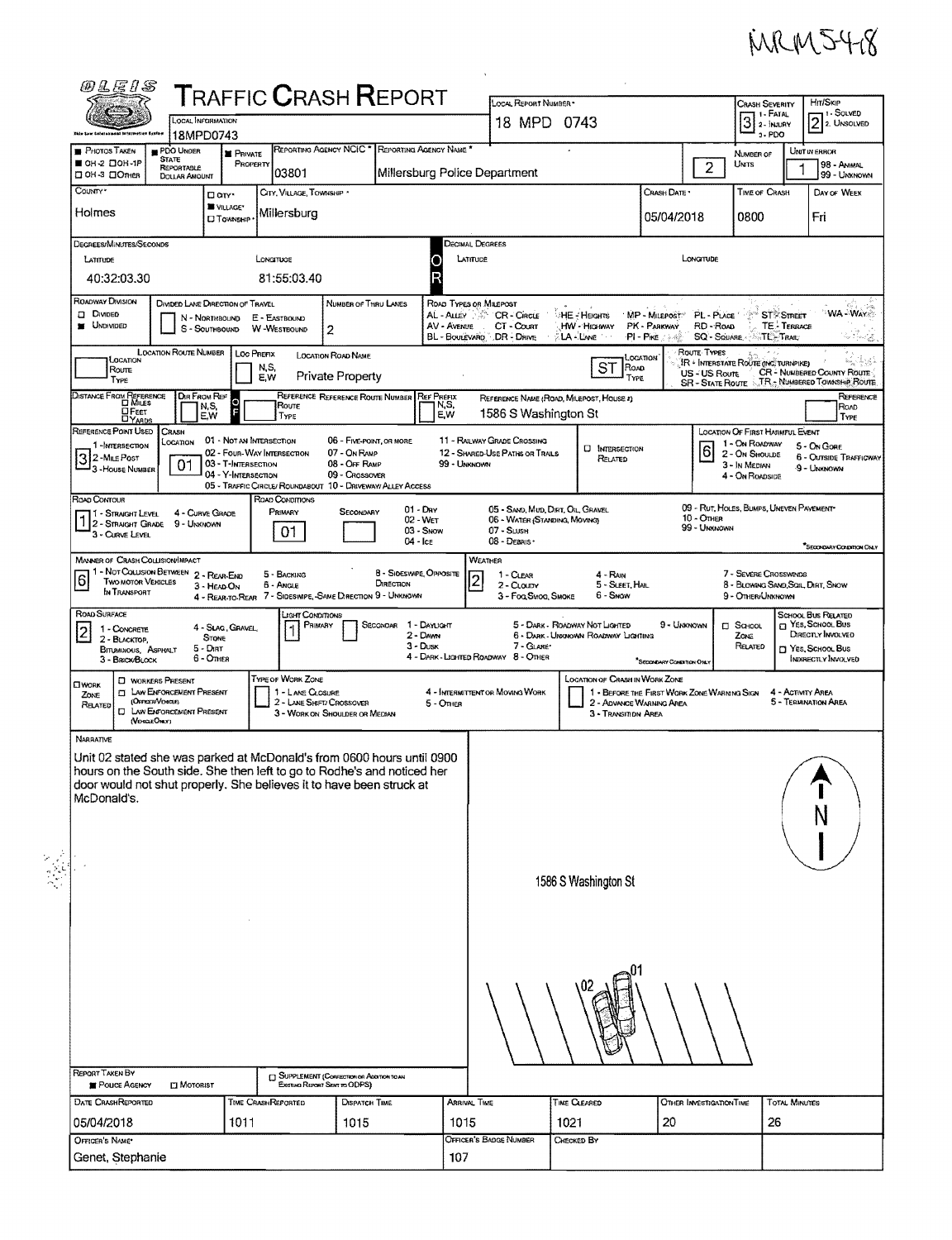| 02.EIS                                                                                                                                                                                                                                                                                                                                                                                                                          |                                                             |                                                                                                                                          |                                                                                                                     |                                                                                                                                                                                                  |                                                                                                                                                                                                                                                                                                                                                                                                                                                                                                                                                                                                                                                                                                                                                                                                                                                                                            |                                                                                                          |                                                                                                                                                                                                                                                                    |                                                         |                                                                                                                                                                                                                                                                                                               |                                                                                                                 |                                                               |                                                                                                                                                                                                                                                                                         |                                                                                                                                                                                                                                |  |                                                                                                                                           |  |
|---------------------------------------------------------------------------------------------------------------------------------------------------------------------------------------------------------------------------------------------------------------------------------------------------------------------------------------------------------------------------------------------------------------------------------|-------------------------------------------------------------|------------------------------------------------------------------------------------------------------------------------------------------|---------------------------------------------------------------------------------------------------------------------|--------------------------------------------------------------------------------------------------------------------------------------------------------------------------------------------------|--------------------------------------------------------------------------------------------------------------------------------------------------------------------------------------------------------------------------------------------------------------------------------------------------------------------------------------------------------------------------------------------------------------------------------------------------------------------------------------------------------------------------------------------------------------------------------------------------------------------------------------------------------------------------------------------------------------------------------------------------------------------------------------------------------------------------------------------------------------------------------------------|----------------------------------------------------------------------------------------------------------|--------------------------------------------------------------------------------------------------------------------------------------------------------------------------------------------------------------------------------------------------------------------|---------------------------------------------------------|---------------------------------------------------------------------------------------------------------------------------------------------------------------------------------------------------------------------------------------------------------------------------------------------------------------|-----------------------------------------------------------------------------------------------------------------|---------------------------------------------------------------|-----------------------------------------------------------------------------------------------------------------------------------------------------------------------------------------------------------------------------------------------------------------------------------------|--------------------------------------------------------------------------------------------------------------------------------------------------------------------------------------------------------------------------------|--|-------------------------------------------------------------------------------------------------------------------------------------------|--|
|                                                                                                                                                                                                                                                                                                                                                                                                                                 |                                                             |                                                                                                                                          |                                                                                                                     |                                                                                                                                                                                                  |                                                                                                                                                                                                                                                                                                                                                                                                                                                                                                                                                                                                                                                                                                                                                                                                                                                                                            |                                                                                                          |                                                                                                                                                                                                                                                                    |                                                         |                                                                                                                                                                                                                                                                                                               |                                                                                                                 |                                                               | <b>LOCAL REPORT NUMBER</b>                                                                                                                                                                                                                                                              | 18 MPD 0743                                                                                                                                                                                                                    |  |                                                                                                                                           |  |
| UNIT NUMBER<br>OWNER ADDRESS: CITY, STATE, ZIP                                                                                                                                                                                                                                                                                                                                                                                  | $\cdots$                                                    |                                                                                                                                          | <b>CISAME AS DRIVER</b> )                                                                                           | OWNER NAME: LAST, FIRST, MIDDLE ( C SAME AS DRIVER )                                                                                                                                             |                                                                                                                                                                                                                                                                                                                                                                                                                                                                                                                                                                                                                                                                                                                                                                                                                                                                                            |                                                                                                          |                                                                                                                                                                                                                                                                    |                                                         |                                                                                                                                                                                                                                                                                                               |                                                                                                                 | OWNER PHONE NUMBER                                            |                                                                                                                                                                                                                                                                                         | DAMAGE SCALE<br>1 - NONE                                                                                                                                                                                                       |  | DAMAGE AREA<br>FRONT<br>o<br>σ                                                                                                            |  |
| OН<br><b>LP STATE</b><br><b>LICENSE PLATE NUMBER</b>                                                                                                                                                                                                                                                                                                                                                                            |                                                             |                                                                                                                                          |                                                                                                                     |                                                                                                                                                                                                  |                                                                                                                                                                                                                                                                                                                                                                                                                                                                                                                                                                                                                                                                                                                                                                                                                                                                                            |                                                                                                          | VEHICLE IDENTIFICATION NUMBER                                                                                                                                                                                                                                      |                                                         |                                                                                                                                                                                                                                                                                                               |                                                                                                                 |                                                               | # Occupants                                                                                                                                                                                                                                                                             | 2 - MINOR<br>0<br>3 - FUNCTIONAL                                                                                                                                                                                               |  | о<br>₫                                                                                                                                    |  |
| <b>VEHICLE YEAR</b><br>0                                                                                                                                                                                                                                                                                                                                                                                                        | <b>VEHICLE MAKE</b><br><b>INSURANCE COMPANY</b><br>PROOF OF |                                                                                                                                          |                                                                                                                     |                                                                                                                                                                                                  |                                                                                                                                                                                                                                                                                                                                                                                                                                                                                                                                                                                                                                                                                                                                                                                                                                                                                            | <b>VEHICLE MODEL</b><br>Poucy NUMBER                                                                     |                                                                                                                                                                                                                                                                    |                                                         |                                                                                                                                                                                                                                                                                                               | VEHICLE COLOR<br><b>BLK</b>                                                                                     |                                                               |                                                                                                                                                                                                                                                                                         | 4 - DISABUNG                                                                                                                                                                                                                   |  | $\Box$<br>Έ                                                                                                                               |  |
| O<br>NSURANCE<br>SHOWN                                                                                                                                                                                                                                                                                                                                                                                                          |                                                             |                                                                                                                                          |                                                                                                                     |                                                                                                                                                                                                  |                                                                                                                                                                                                                                                                                                                                                                                                                                                                                                                                                                                                                                                                                                                                                                                                                                                                                            |                                                                                                          |                                                                                                                                                                                                                                                                    |                                                         | Towed By                                                                                                                                                                                                                                                                                                      |                                                                                                                 |                                                               |                                                                                                                                                                                                                                                                                         | 9 - UNKNOWN                                                                                                                                                                                                                    |  | α<br><b>TEAR</b>                                                                                                                          |  |
| CARRIER NAME, ADDRESS, CITY, STATE, ZIP                                                                                                                                                                                                                                                                                                                                                                                         |                                                             |                                                                                                                                          |                                                                                                                     |                                                                                                                                                                                                  |                                                                                                                                                                                                                                                                                                                                                                                                                                                                                                                                                                                                                                                                                                                                                                                                                                                                                            |                                                                                                          |                                                                                                                                                                                                                                                                    |                                                         |                                                                                                                                                                                                                                                                                                               |                                                                                                                 |                                                               |                                                                                                                                                                                                                                                                                         |                                                                                                                                                                                                                                |  | <b>CARRIER PHONE</b>                                                                                                                      |  |
| US DOT<br>VEHICLE WEIGHT GWWR/GCWR<br>1 - LESS THAN OR EQUAL TO 10K LBS<br>2 - 10,001 то 26,000к Las<br>HM PLACARD ID NO.<br>3 - MORE THAN 26,000K LBS.<br>HAZARDOUS MATERIAL                                                                                                                                                                                                                                                   |                                                             |                                                                                                                                          |                                                                                                                     |                                                                                                                                                                                                  | CARGO BODY TYPE<br>01 - No CARGO BODY TYPE/NOT APPUCABL 09 - POLE<br>02 - Bus/Van (9-15 Seats, Inc Driver) 10 - Cargo Tank<br>03 - Bus (16+ SEATS, INC DRIVER)<br>04 - VEHICLE TOWING ANOTHER VEHICLE<br>05 - Logging<br>06 - INTERMODAL CONTAINER CHASIS                                                                                                                                                                                                                                                                                                                                                                                                                                                                                                                                                                                                                                  |                                                                                                          |                                                                                                                                                                                                                                                                    |                                                         | 12 - Duse                                                                                                                                                                                                                                                                                                     | <b>TRAFFICWAY DESCRIPTION</b><br>11 - FLAT BED<br>13 - CONCRETE MIXER<br>14 - Auto Transporter                  |                                                               |                                                                                                                                                                                                                                                                                         | 1 - Two-Way, Not Divideo<br>2 - Two-Way, Not Divided, Continuous Left Turn Lane<br>3 - Two WAY, DIVIDED, UNPROTECTED (PAINTED OR GRASS >AFT.) MEDIA<br>4 - Two-Way, Divided, Positive Median Barrier<br>5 - ONE-WAY TRAFFICWAY |  |                                                                                                                                           |  |
|                                                                                                                                                                                                                                                                                                                                                                                                                                 | <b>HM CLASS</b><br>NUMBER                                   | <b>CO</b> RELATED                                                                                                                        |                                                                                                                     |                                                                                                                                                                                                  | 07 - CARGO VAN ENCLOSED BOX<br>15 - GARBAGE /REFUSE<br>08 - GRAIN, CHIPS, GRAVEL<br>99 - OTHER/UNKNOWN                                                                                                                                                                                                                                                                                                                                                                                                                                                                                                                                                                                                                                                                                                                                                                                     |                                                                                                          |                                                                                                                                                                                                                                                                    |                                                         |                                                                                                                                                                                                                                                                                                               |                                                                                                                 |                                                               | <b>E</b> Hit / Skip Unit                                                                                                                                                                                                                                                                |                                                                                                                                                                                                                                |  |                                                                                                                                           |  |
| NON-MOTORIST LOCATION PRIOR TO IMPACT<br>01 - INTERSECTION - MARKED CROSSWAL<br>02 - INTERSECTION - NO CROSSWALK<br>03 - INTERSECTION OTHER<br>04 - MIDBLOCK - MARKED CROSSWALK<br>05 - TRAVEL LANE - OTHER LOCATION<br>06 - BICYCLE LANE<br>07 - Shoulder/Roadside<br>08 - Sidewalk<br>09 - MEDIAN CROSSING ISLAND<br>10 - DRIVE WAY ACCESS<br>11 - SHARED-USE PATH OR TRAIL<br>12 - NON-TRAFFICWAY AREA<br>99 - OTHER/UNKNOWN |                                                             |                                                                                                                                          |                                                                                                                     | Type of Use<br>1 - PERSONAL<br>2 - COMMERCIAL<br>3 - GOVERNMENT<br><b>DIN EMERGENCY</b><br>RESPONSE                                                                                              | UNT TYPE<br>PASSENGER VEHICLES (LESS THAN 9 PASSENGERS MEDIHEAVY TRUCKS OR COMBO UNITS > 10K LBS BUS/VAN/LIMO(9 OR MORE INCLUDING DRIVER)<br>99<br>01 - Sub-COMPACT<br>13 - SINGLE UNIT TRUCK OR VAN ZAXLE, 6 TIRES 21 - BUS/VAN (9-15 SEATS. INC DAINER)<br>02 - COMPACT<br>14 - SINGLE UNIT TRUCK: 3+ AXLES<br>99 - UNKNOWN 03 - MID SIZE<br>NON-MOTORIST<br>15 - SINGLE UNIT TRUCK / TRAILER<br>OR HIT/SKIP<br>04 - FULL SIZE<br>23 - ANIMAL WITH RIDER<br>16 - TRUCK/TRACTOR (BOBTAIL)<br>05 - Minavan<br>17 - Tractor/Semi-Traler<br>06 - Sport Uttury Vehicle<br>25 - BICYCLE/PEDACYCLIST<br>18 - TRACTOR/DOUBLE<br>07 - Pickup<br>26 - PEDESTRIAN SKATER<br><b>19 - TRACTOR/TRIPLES</b><br>08 - VAN<br>27 - OTHER NON-MOTORIST<br>20 - OTHER MED/HEAVY VEHICLE<br>09 - MOTORCYCLE<br>10 - MOTORIZED BICYCLE<br>HASHM PLACARD<br>11 - SNOWMOBILE/ATV<br>12 - OTHER PASSENGER VEHICLE |                                                                                                          |                                                                                                                                                                                                                                                                    |                                                         |                                                                                                                                                                                                                                                                                                               |                                                                                                                 |                                                               | $22 - Bus(16 + Sens$ , INC DRIVER)<br>24 - ANIMAL WITH BUGGY, WAGON, SURREY                                                                                                                                                                                                             |                                                                                                                                                                                                                                |  |                                                                                                                                           |  |
| SPECIAL FUNCTION 01 - NOME<br>$02 - T_{AX}$<br>03 - RENTAL TRUCK (OVER 10K LBS)<br>04 - Bus - SCHOOL (PUBLIC OR PRIVATE) 12 - MILITARY<br>05 - Bus - Transit<br>06 - Bus - Charter<br>07 - Bus SHUTTLE<br>08 - Bus - Other                                                                                                                                                                                                      |                                                             |                                                                                                                                          | 09 - AMBULANCE<br>$10 -$ Fire<br>13 - Pouce<br>14 - Pusuc Unury<br>15 - OTHER GOVERNMENT<br>16 - CONSTRUCTION EOIP. | 17 - FARM VEHICLE<br>18 - FARM EQUIPMENT<br>19 - MOTORHOME<br>11 - Highway/Maintenance<br>20 - GOLF CART<br>21 - TRAIN<br><b>IMPACT ARE 04 - RIGHT SIDE</b><br>22 - OTHER (EXPLAIN IN NARRATIVE) |                                                                                                                                                                                                                                                                                                                                                                                                                                                                                                                                                                                                                                                                                                                                                                                                                                                                                            |                                                                                                          |                                                                                                                                                                                                                                                                    | <b>MOST DAMAGED AREA</b><br>01 - NONE<br>07 - LEFT REAR | 08 - LEFT SIDE<br>99 - UMMOWN<br>1 - NDN-CONTACT<br>3<br>02 - CENTER FRONT<br>09 - LEFT FRONT<br>03 - Right Front<br>10 - TOP AND WINDOWS<br>3 - STRIKING<br>11 - UNDERCARRIAGE<br>4 - Struck<br>05 - Right Rear<br>12 - LOAD/TRAILER<br>06 - REAR CENTER<br>13 TOTAL (ALL AREAS)<br>9 - Unknown<br>14 - Олна |                                                                                                                 |                                                               |                                                                                                                                                                                                                                                                                         | ACTION<br>2 - NON-COLLISION<br>5 - Striking/Struck                                                                                                                                                                             |  |                                                                                                                                           |  |
| PRE-CRASH ACTIONS<br>99<br>99 - Unknown                                                                                                                                                                                                                                                                                                                                                                                         | <b>MOTORIST</b>                                             | 01 - STRAIGHT AHEAD<br>02 - BACKING<br>03 - CHANGING LANES<br>04 - OVERTAKING/PASSING<br>05 - MAKING RIGHT TURN<br>06 - MAKING LEFT TURN |                                                                                                                     | 07 - MAKING U-TURN<br>08 - ENTERING TRAFFIC LANE<br>09 - LEAVING TRAFFIC LANE<br>10 - PARKED<br>11 - SLOWING OR STOPPED IN TRAFFIC<br>12 - DRIVERLESS                                            |                                                                                                                                                                                                                                                                                                                                                                                                                                                                                                                                                                                                                                                                                                                                                                                                                                                                                            |                                                                                                          | 13 - Negotiating a Curve<br>14 - OTHER MOTORIST ACTIO                                                                                                                                                                                                              |                                                         | NON-MOTORIST                                                                                                                                                                                                                                                                                                  | 17 - WORKING<br>18 - Pushing Vehicle<br>20 - Standing                                                           |                                                               | 15 - ENTERING OR CROSSING SPECIFIED LOCATIO<br>16 - WALKING RUNNING, JOGGING, PLAYING, CYCLING<br>19 - APPROACHING OR LEAVING VEHICLE                                                                                                                                                   |                                                                                                                                                                                                                                |  | 21 - OTHER NON-MOTORIST ACTION                                                                                                            |  |
| CONTRIBUTING CIRCUMSTANCE<br>Primary<br><b>MOTORIST</b><br>01 - NONE<br>21<br>02 - FAILURE TO YIELD<br>03 - RAN RED LIGHT<br>04 - RAN STOP SIGN<br>05 - Exceeded Speed LIMIT<br>SECONDARY<br>06 - UNSAFE SPEED<br>07 - IMPROPER TURN<br>08 - LEFT OF CENTER<br>09 - FOLLOWED TOO CLOSELY/ACDA<br>99 - Unknown<br>10 - IMPROPER LANE CHANGE<br><b>PASSING OFF ROAD</b>                                                           |                                                             |                                                                                                                                          |                                                                                                                     |                                                                                                                                                                                                  | NON-MOTORIST<br>22 - NONE<br>11 - IMPROPER BACKING<br>12 - IMPROPER START FROM PARKED PDSITION<br>23 - IMPROPER CROSSING<br>13 - Stopped or Parked LLEGALLY<br>24 - DARTING<br>14 - OPERATING VEHICLE IN NEGLIGENT MANNER<br>15 - Swering to Avoid (DUE TO EXTERNAL CONDITIONS)<br>26 - FALURE TO YIELD RIGHT OF WAY<br>16 - WRONG SIDE/WRONG WAY<br>27 - NOT VISIBLE (DARK CLOTHING)<br>28 - INATTENTIVE<br>17 - FALURE TO CONTROL<br>18 - Vision OBSTRUCTION<br>19 - OPERATING DEFECTIVE EQUIPMENT<br>/SIGNALS/OFFICER<br>20 - LOAD SHIFTING/FALLING/SPILLING<br>30 - WRONG SIDE OF THE ROAD<br>21 - OTHER IMPROPER ACTION<br>31 - OTHER NON-MOTORIST ACTION                                                                                                                                                                                                                             |                                                                                                          |                                                                                                                                                                                                                                                                    |                                                         | 25 - LYING ANDIOR ILLEGALLY IN ROADWAY<br>29 - FAILURE TO OBEY TRAFFIC SIGNS                                                                                                                                                                                                                                  |                                                                                                                 |                                                               | <b>VEHICLE DEFECTS</b><br>01 - TURN SIGNALS<br>02 - HEAD LAMPS<br>03 - TAIL LAMPS<br>04 - BRAKES<br>05 - STEERING<br>06 - TIRE BLOWOUT<br>07 - WORN OR SLICK TIRES<br>08 - TRAILER EQUIPMENT DEFECTIVE<br>09 - MOTOR TROUBLE<br>10 - DISABLED FROM PRIOR ACCIDENT<br>11 - Other Defects |                                                                                                                                                                                                                                |  |                                                                                                                                           |  |
| <b>SEQUENCE OF EVENTS</b><br>21<br>FIRST<br>HARMFUL<br>Event                                                                                                                                                                                                                                                                                                                                                                    | 31<br>Most<br>HARMFUL<br>Event                              |                                                                                                                                          |                                                                                                                     | 6<br>5<br>99 - UNKNOWN                                                                                                                                                                           |                                                                                                                                                                                                                                                                                                                                                                                                                                                                                                                                                                                                                                                                                                                                                                                                                                                                                            | 03 - IMMERSION<br>04 - JACKKNIFE                                                                         | <b>NON-COLLISION EVENTS</b><br>01 - OVERTURN/ROLLOVER<br>02 - FIRE/EXPLOSION<br>05 - CARGO/EQUIPMENT LOSS OR SHIFT 09 - RAN OFF ROAD LEFT<br>COLUSION WITH FIXED, OBJECT                                                                                           |                                                         | 06 - EQUIPMENT FAILURE<br>07 - SEPARATION OF UNITS<br>08 - RAN OFF ROAD RIGHT                                                                                                                                                                                                                                 | (BLOWN TIRE, BRAKE FAILURE, ETC)                                                                                |                                                               |                                                                                                                                                                                                                                                                                         | 10 - CROSS MEDIAN<br>11 - Cross CENTER LINE<br>OPPOSITE DIRECTION OF TRAVEL<br><b>12 - DOWNHEL RUNAWAY</b><br>13 - OTHER NON-COLLISION                                                                                         |  |                                                                                                                                           |  |
| <u>Collision with Person, Vehicle or Object Not Fixed</u><br>14 - PEDESTRIAN<br>21 - PARKED MOTOR VEHICLE<br>15 - PEDALCYCLE<br>16 - RAILWAY VEHICLE (TRAIN, ENGINE)<br>17 - ANIMAL - FARM<br>18 - Animal - DEER<br><b>MOTOR VEHICLE</b><br>19 - Animal -Other<br>24 - OTHER MOVABLE OBJECT<br>20 - MOTOR VEHICLE IN TRANSPORT                                                                                                  |                                                             |                                                                                                                                          |                                                                                                                     | 22 - WORK ZONE MAINTENANCE EQUIPMENT<br>23 - STRUCK BY FALLING, SHIFTING CARGO<br>or Anything Set in Motion by a                                                                                 |                                                                                                                                                                                                                                                                                                                                                                                                                                                                                                                                                                                                                                                                                                                                                                                                                                                                                            |                                                                                                          | 25 - IMPACT ATTENUATOR/CRASH CUSHION33 - MEDIAN CABLE BARRIER<br>26 - BRIDGE OVERHEAD STRUCTURE<br>27 - BRIDGE PIER OR ABUTMENT<br>28 - BRIDGE PARAPET<br>29 - BRIDGE RAIL<br>30 - GUARDRAIL FACE<br>31 - GUARDRAILEND<br>32 - PORTABLE BARRIER<br>40 - Unury Pous |                                                         |                                                                                                                                                                                                                                                                                                               | 36 - MEDIAN OTHER BARRIER<br>37 - TRAFFIC SIGN POST<br>38 - OverHEAD SIGN POST<br>39 - LIGHT/LUMINARIES SUPPORT | 34 - MEDIAN GUARDRAIL BARRIER<br>35 - MEOIAN CONCRETE BARRIER | 41 - OTHER POST, POLE<br>OR SUPPORT<br>42 - CULVERT<br>43 - Cura<br>44 - Олсн<br>45 - EMBANKMENT<br>46 - FENCE<br>47 - MALBOX                                                                                                                                                           |                                                                                                                                                                                                                                |  | <b>48 - TREE</b><br>49 - FIRE HYDRANT<br>50 - WORK ZONE MAINTENANCE<br>EOUIPMENT<br>51 - WALL BUILDING, TUNNEL<br>52 - OTHER FIXED OBJECT |  |
| UNIT SPEED<br>$\square$ Stated<br><b>CI ESTIMATED</b>                                                                                                                                                                                                                                                                                                                                                                           |                                                             | POSTED SPEED                                                                                                                             | TRAFFIC CONTROL                                                                                                     | 01 - No Conmous<br>02 - S rop Skav<br>03 - YIELD SIGN<br>04 - TRAFFIC SIGNAL<br>05 - TRAFFIC FLASHERS<br>06 - School Zone                                                                        |                                                                                                                                                                                                                                                                                                                                                                                                                                                                                                                                                                                                                                                                                                                                                                                                                                                                                            | 07 - RAILROAD CROSSBUCKS<br>08 - RALROAD FLASHERS<br>09 - RAUROAD GATES<br><b>12 - PAVEMENT MARKINGS</b> | 10 - Costruction Barricade<br>11 - PERSON (FLAGGER, OFFICER                                                                                                                                                                                                        | $15 - O$ THER<br>16 - Not Reported                      | 13 - Crosswauk Lines<br>14 - Walk/Don't Walk                                                                                                                                                                                                                                                                  |                                                                                                                 | UNIT DIRECTION<br>FROM                                        | Тo                                                                                                                                                                                                                                                                                      | 1 - Norm<br>2 - Soum<br>$3 - EAST$<br>4 WEST                                                                                                                                                                                   |  | 5 - NORTHEAST<br>9 - UNKNOWN<br>6 - Northwest<br>7 - SOUTHEAST<br>8 - Southwest                                                           |  |